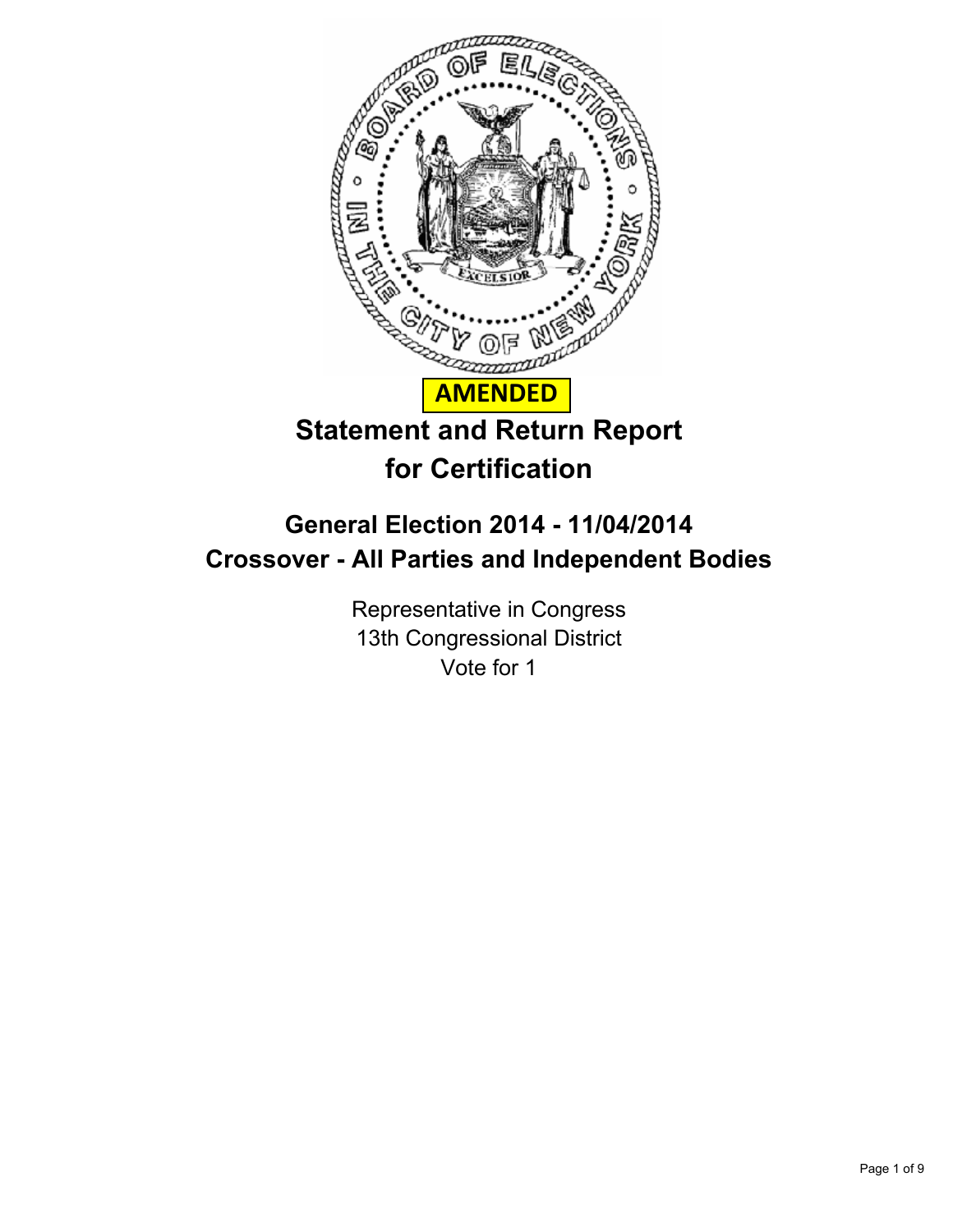

## **New York County**

| PUBLIC COUNTER                                           | 72,191                  |
|----------------------------------------------------------|-------------------------|
| <b>EMERGENCY</b>                                         | 6                       |
| ABSENTEE/MILITARY                                        | 1,803                   |
| <b>FEDERAL</b>                                           | 325                     |
| AFFIDAVIT                                                | 1,319                   |
| <b>Total Ballots</b>                                     | 75,644                  |
| Less - Inapplicable Federal/Special Presidential Ballots | 0                       |
| <b>Total Applicable Ballots</b>                          | 75,644                  |
| CHARLES B. RANGEL (DEMOCRATIC)                           | 51,581                  |
| CHARLES B. RANGEL (WORKING FAMILIES)                     | 4,334                   |
| DANIEL VILA RIVERA (GREEN)                               | 8,433                   |
| ADAM CLAYTON POWELL II (WRITE-IN)                        | 1                       |
| ADAM CLAYTON POWELL IV (WRITE-IN)                        | $\mathbf{1}$            |
| ADRIANO ESPAILLAT (WRITE-IN)                             | 12.                     |
| ADRIANO ESPILLAT (WRITE-IN)                              | 3                       |
| ALGONQUIN J. CALHOUN C (WRITE-IN)                        | 1                       |
| ALTON H. MADDOX JR. (WRITE-IN)                           | 1                       |
| ANNE URCH (WRITE-IN)                                     | 1                       |
| ANTHONY G. JARA (WRITE-IN)                               | 1                       |
| ANTONIO VARGAS (WRITE-IN)                                | 1                       |
| AUDREY O'DONNELL (WRITE-IN)                              | 1                       |
| BARACK OBAMA (WRITE-IN)                                  | 2                       |
| BARBARA WILLIAMS (WRITE-IN)                              | 1                       |
| BETH ALBERTY (WRITE-IN)                                  | 1                       |
| CAMERON KELLY (WRITE-IN)                                 | 1                       |
| CARLA C. ZANONI (WRITE-IN)                               | $\overline{\mathbf{c}}$ |
| CARLA ZANONI (WRITE-IN)                                  | 1                       |
| CARLA ZANONNI (WRITE-IN)                                 | 1                       |
| CHAD HOPKAVITZ (WRITE-IN)                                | 1                       |
| CHARLES B. RANGEL (WRITE-IN)                             | 1                       |
| CHARLES RANGEL (WRITE-IN)                                | $\overline{\mathbf{c}}$ |
| CHELSEA CLINTON (WRITE-IN)                               | 1                       |
| CHELSEA MANNING (WRITE-IN)                               | 1                       |
| CLYDE WILLIAMS (WRITE-IN)                                | $\overline{\mathbf{c}}$ |
| CREFLO DOLLAR (WRITE-IN)                                 | 1                       |
| DABY BERIJAMINE CERRERAS (WRITE-IN)                      | 1                       |
| DAVID ANDERSON (WRITE-IN)                                | $\mathbf 1$             |
| DAVID CARLISLE (WRITE-IN)                                | 1                       |
| DAVID WRIGHT (WRITE-IN)                                  | 1                       |
| DEBORAH CARDONA (WRITE-IN)                               | 1                       |
| DENNIS SUMLIN (WRITE-IN)                                 | 1                       |
| DERRICK HEMPHILL (WRITE-IN)                              | 1                       |
| ELY GREENBERG (WRITE-IN)                                 | 1                       |
| EMILY GIESE (WRITE-IN)                                   | 1                       |
| EMMA WOODHOUSE (WRITE-IN)                                | 1                       |
| ERIC D. TURPIN (WRITE-IN)                                | 1                       |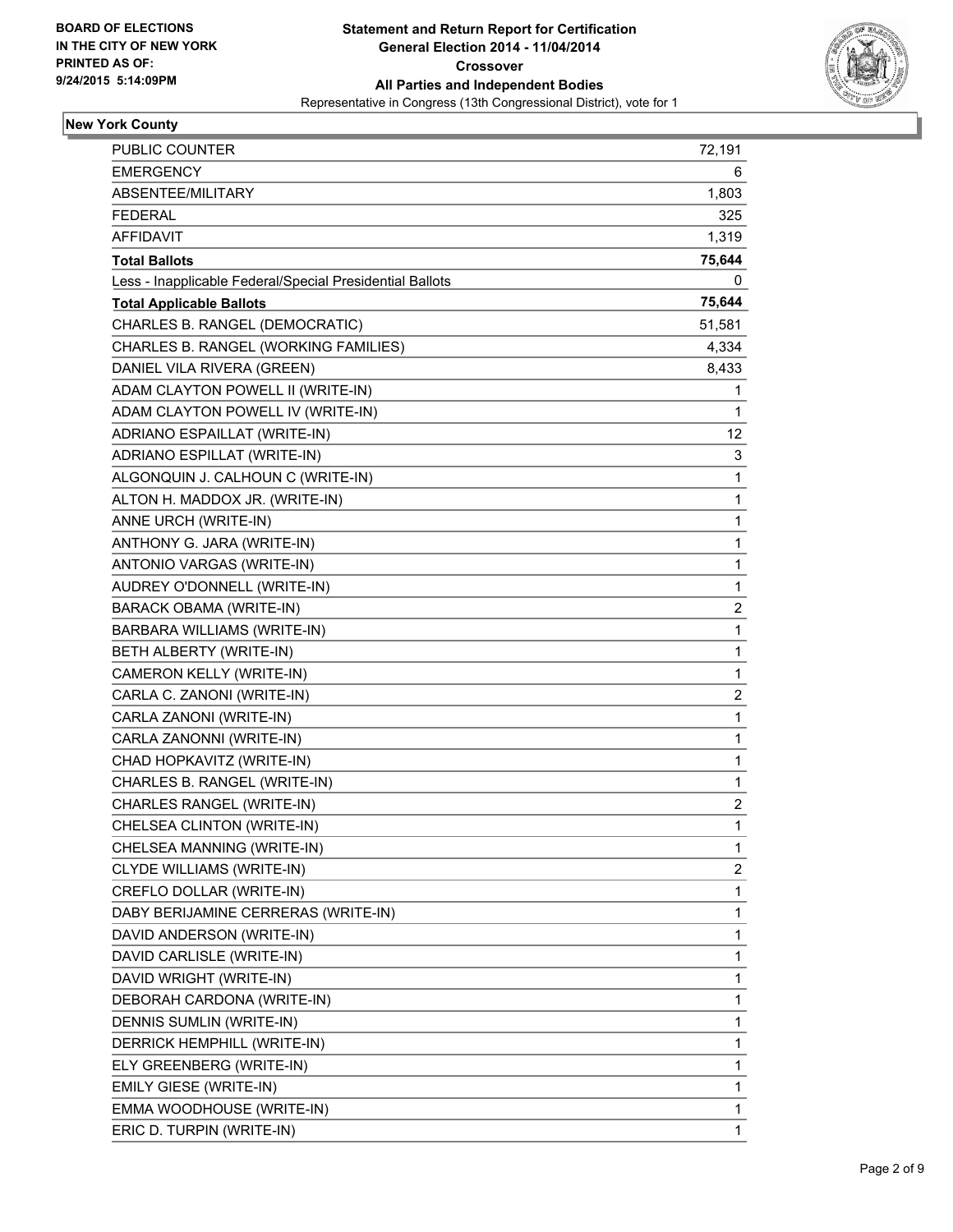

#### **New York County**

| ERIC JORDAN (WRITE-IN)             | 1              |
|------------------------------------|----------------|
| FAITH CULPEPPER (WRITE-IN)         | 2              |
| <b>GABRIEL LEGENDY (WRITE-IN)</b>  | 1              |
| <b>GABRIELLA HARRIS (WRITE-IN)</b> | 1              |
| <b>GREGORY MEEKS (WRITE-IN)</b>    | 1              |
| HARRISON FORD (WRITE-IN)           | 1              |
| JAMES FORD (WRITE-IN)              | 1              |
| JAMES LOMAX (WRITE-IN)             | 1              |
| <b>JASON MARTINEZ (WRITE-IN)</b>   | 1              |
| JEOFFRY WORHTAN (WRITE-IN)         | 1              |
| JIMMY MCMILLAN III (WRITE-IN)      | 1              |
| JOHN C. MIRAS (WRITE-IN)           | 1              |
| JOHN HOLEWQ (WRITE-IN)             | 1              |
| JOHN M SLOANE (WRITE-IN)           | 1              |
| JON K WILLIAMS (WRITE-IN)          | 1              |
| JORGE MONTES-RIVERA (WRITE-IN)     | 1              |
| JOYCE JOHNSON (WRITE-IN)           | 1              |
| JULIAN A. HAMBURGER (WRITE-IN)     | 1              |
| JUSTIN SECONI (WRITE-IN)           | 1              |
| KACHI NWABASI (WRITE-IN)           | 1              |
| KATHLEEN TOM (WRITE-IN)            | 1              |
| KATIE CALABRESE (WRITE-IN)         | 1              |
| KATRINA MCKENNA (WRITE-IN)         | 1              |
| KELLY WILSON (WRITE-IN)            | 1              |
| KENNETH D SCHAEFFER (WRITE-IN)     | 2              |
| KENNETH SCHAEFFER (WRITE-IN)       | 1              |
| KENNY SCHAFFER (WRITE-IN)          | 1              |
| LANDON WICKHAM (WRITE-IN)          | 1              |
| LARRY DAIS (WRITE-IN)              | 1              |
| LEO ROSENSTOCK (WRITE-IN)          | 1              |
| LOUIS A. MALAVE (WRITE-IN)         | 1              |
| MADELINE TAVIN (WRITE-IN)          | 1              |
| MAKONNEN JACKMAN (WRITE-IN)        | 1              |
| MANNY RAMIREZ (WRITE-IN)           | 1              |
| MARCELA XAVIER (WRITE-IN)          | 1              |
| MARK J. ADAMSBAUM (WRITE-IN)       | 1              |
| MARK R. LEVIN (WRITE-IN)           | 1              |
| MICHAEL A. WALROND JR. (WRITE-IN)  | 2              |
| MICHAEL DILGER (WRITE-IN)          | 1              |
| MICHAEL GREY (WRITE-IN)            | 1              |
| MICHAEL GUTMAN (WRITE-IN)          | 1              |
| MICHAEL P. MCNEIL (WRITE-IN)       | 1              |
| MICHAEL RUMMELL (WRITE-IN)         | 1              |
| MICHAEL WALCOND (WRITE-IN)         | 1              |
| MICHAEL WALROND (WRITE-IN)         | 7              |
| MICHAEL WALROUND (WRITE-IN)        | $\overline{c}$ |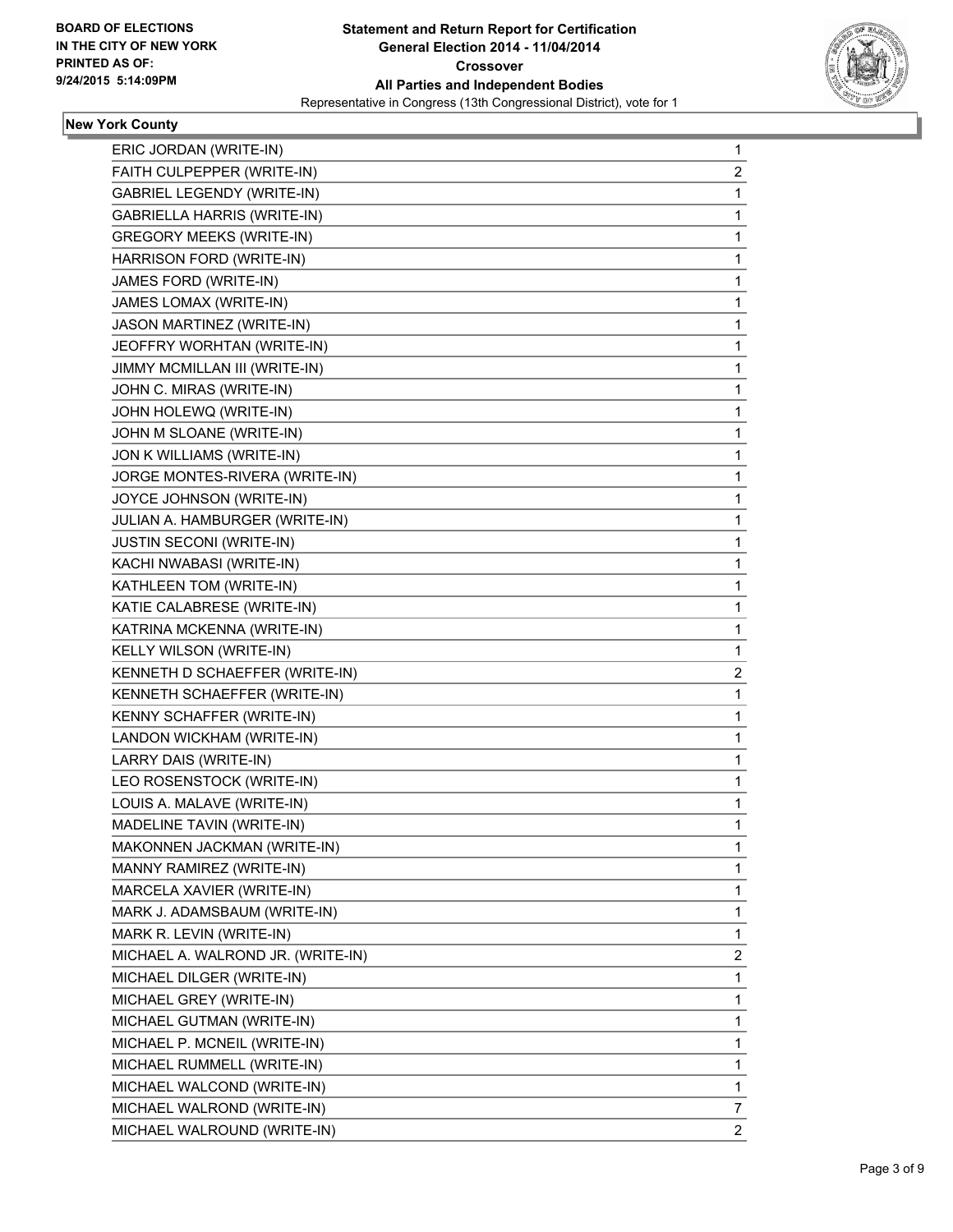

## **New York County**

| MICHELLE BENDER (WRITE-IN)              | 1      |
|-----------------------------------------|--------|
| MIKE COUTRAN (WRITE-IN)                 | 1      |
| MIKE TYSON (WRITE-IN)                   | 1      |
| MIRANDA R. SCHWARTZ (WRITE-IN)          | 1      |
| MONICA CROWLEY (WRITE-IN)               | 1      |
| MOSHE ARIEL ROSENSWEIG (WRITE-IN)       | 2      |
| NICHOLAS S. DIIORIO (WRITE-IN)          | 1      |
| NNENNA LYNCH (WRITE-IN)                 | 1      |
| PAUL HELMKE (WRITE-IN)                  | 1      |
| RALPH NADER (WRITE-IN)                  | 1      |
| RAMEL PAUL (WRITE-IN)                   | 1      |
| RANDOLPH HARRISON (WRITE-IN)            | 1      |
| REBECCA HYTOWITZ (WRITE-IN)             | 1      |
| RICHARD HANNA (WRITE-IN)                | 1      |
| RICK LAZIO (WRITE-IN)                   | 1      |
| RITA MCKEE (WRITE-IN)                   | 76     |
| ROB ASTORINO (WRITE-IN)                 | 1      |
| ROBERT JACKSON (WRITE-IN)               | 6      |
| ROBERT ZARZ (WRITE-IN)                  | 1      |
| RON DIORIO (WRITE-IN)                   | 1      |
| RON PAUL (WRITE-IN)                     | 2      |
| SAMUEL HEPLER (WRITE-IN)                | 1      |
| SANOY ALBERTO (WRITE-IN)                | 1      |
| SARAH S LEWIS (WRITE-IN)                | 1      |
| SHAWN REDDEN (WRITE-IN)                 | 1      |
| SUSAN ELMES (WRITE-IN)                  | 1      |
| TED CRUZ (WRITE-IN)                     | 1      |
| THAOCKMORTON P. GILDERSLEEVE (WRITE-IN) | 1      |
| THOMAS PITTS (WRITE-IN)                 | 2      |
| TIM HANEY (WRITE-IN)                    | 1      |
| TONY KORNHEISER (WRITE-IN)              | 1      |
| TRAVIS LETBETTER (WRITE-IN)             | 1      |
| TROY GOWDY (WRITE-IN)                   | 1      |
| UNATTRIBUTABLE WRITE-IN (WRITE-IN)      | 54     |
| VALERIE C. O'HARA (WRITE-IN)            | 1      |
| VINCE MORGAN (WRITE-IN)                 | 1      |
| VINCENT VANN (WRITE-IN)                 | 1      |
| VON MICHAEL HATI (WRITE-IN)             | 1      |
| VON MICHAEL HATS (WRITE-IN)             | 1      |
| YINGH W. MAW (WRITE-IN)                 | 1      |
| <b>Total Votes</b>                      | 64,632 |
| Unrecorded                              | 11,012 |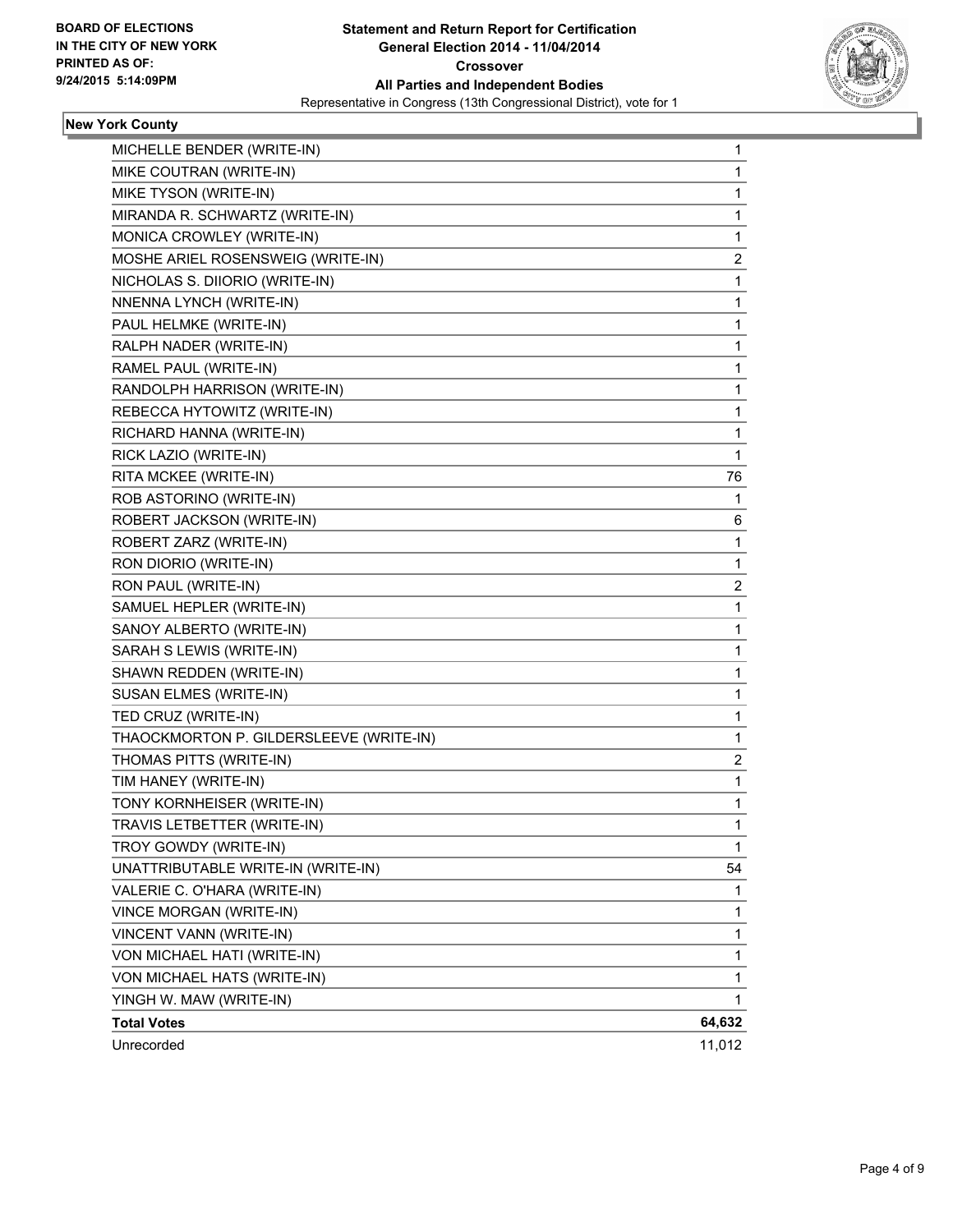

#### **Bronx County**

| <b>PUBLIC COUNTER</b>                                    | 15,388         |
|----------------------------------------------------------|----------------|
| <b>EMERGENCY</b>                                         | 0              |
| ABSENTEE/MILITARY                                        | 364            |
| <b>FEDERAL</b>                                           | 85             |
| <b>AFFIDAVIT</b>                                         | 353            |
| <b>Total Ballots</b>                                     | 16,190         |
| Less - Inapplicable Federal/Special Presidential Ballots | 0              |
| <b>Total Applicable Ballots</b>                          | 16,190         |
| CHARLES B. RANGEL (DEMOCRATIC)                           | 11,856         |
| CHARLES B. RANGEL (WORKING FAMILIES)                     | 625            |
| DANIEL VILA RIVERA (GREEN)                               | 1,373          |
| ADRIANO ESPAILLAT (WRITE-IN)                             | 2              |
| ALFRED GASKINS (WRITE-IN)                                | 1              |
| ANTONIO LORENZO (WRITE-IN)                               | 1              |
| BRUNO HARRISON (WRITE-IN)                                | 1              |
| MARGERT SCHRODER (WRITE-IN)                              | 1              |
| MARIA FERNANDEZ (WRITE-IN)                               | $\overline{2}$ |
| MARK GJONAJ (WRITE-IN)                                   | 1              |
| SUSAN BRONSTEIN (WRITE-IN)                               | 1              |
| UNATTRIBUTABLE WRITE-IN (WRITE-IN)                       | 9              |
| WILFREDO CRUZ (WRITE-IN)                                 | 1              |
| <b>Total Votes</b>                                       | 13,874         |
| Unrecorded                                               | 2,316          |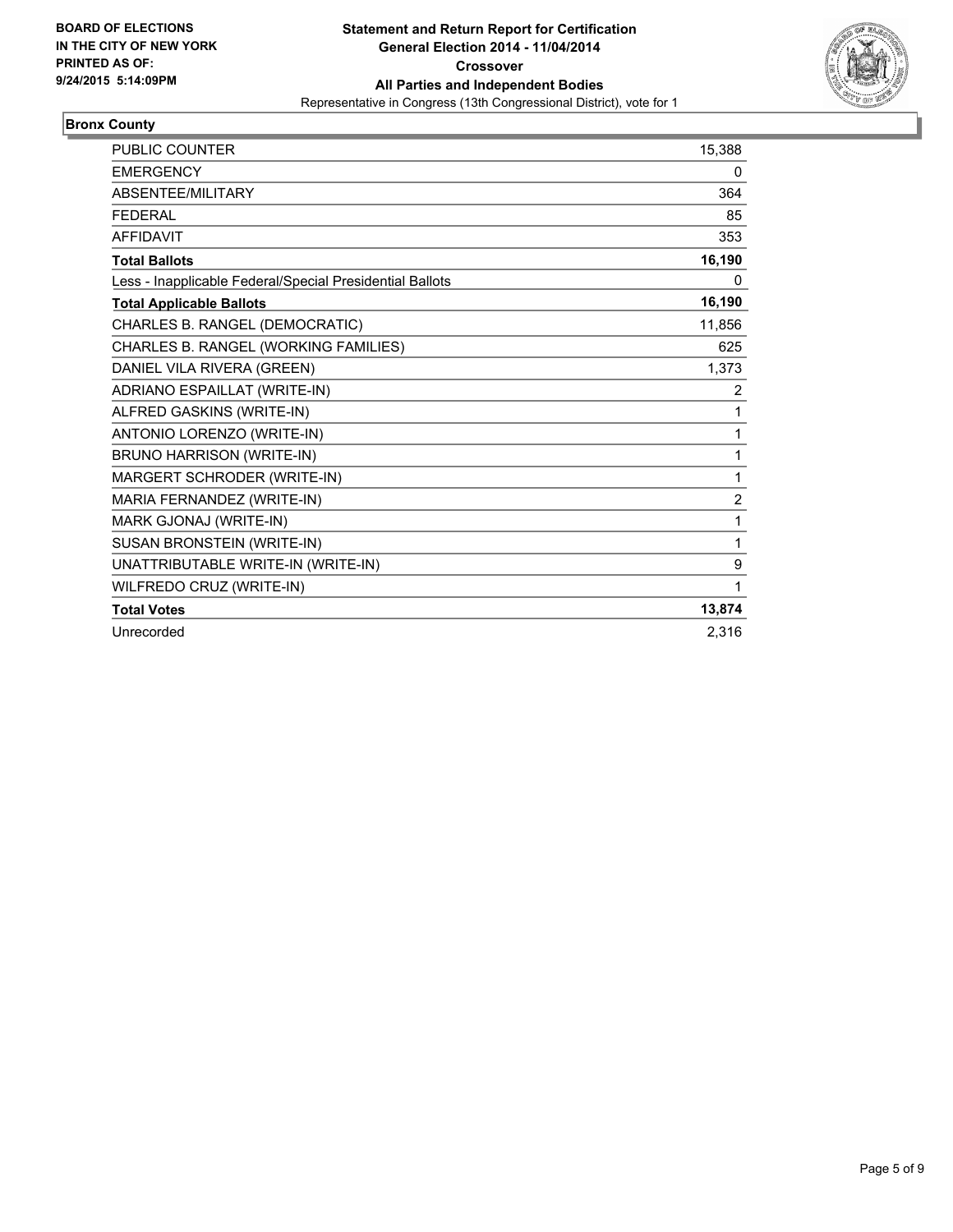

#### **Total for Representative in Congress (13th Congressional District)**

| <b>PUBLIC COUNTER</b>                                    | 87,579 |
|----------------------------------------------------------|--------|
| <b>EMERGENCY</b>                                         | 6      |
| ABSENTEE/MILITARY                                        | 2,167  |
| <b>FEDERAL</b>                                           | 410    |
| <b>AFFIDAVIT</b>                                         | 1,672  |
| <b>Total Ballots</b>                                     | 91,834 |
| Less - Inapplicable Federal/Special Presidential Ballots | 0      |
| <b>Total Applicable Ballots</b>                          | 91,834 |
| CHARLES B. RANGEL (DEMOCRATIC)                           | 63,437 |
| CHARLES B. RANGEL (WORKING FAMILIES)                     | 4,959  |
| DANIEL VILA RIVERA (GREEN)                               | 9,806  |
| ADAM CLAYTON POWELL II (WRITE-IN)                        | 1      |
| ADAM CLAYTON POWELL IV (WRITE-IN)                        | 1      |
| ADRIANO ESPAILLAT (WRITE-IN)                             | 14     |
| ADRIANO ESPILLAT (WRITE-IN)                              | 3      |
| ALFRED GASKINS (WRITE-IN)                                | 1      |
| ALGONQUIN J. CALHOUN C (WRITE-IN)                        | 1      |
| ALTON H. MADDOX JR. (WRITE-IN)                           | 1      |
| ANNE URCH (WRITE-IN)                                     | 1      |
| ANTHONY G. JARA (WRITE-IN)                               | 1      |
| ANTONIO LORENZO (WRITE-IN)                               | 1      |
| ANTONIO VARGAS (WRITE-IN)                                | 1      |
| AUDREY O'DONNELL (WRITE-IN)                              | 1      |
| <b>BARACK OBAMA (WRITE-IN)</b>                           | 2      |
| BARBARA WILLIAMS (WRITE-IN)                              | 1      |
| BETH ALBERTY (WRITE-IN)                                  | 1      |
| BRUNO HARRISON (WRITE-IN)                                | 1      |
| CAMERON KELLY (WRITE-IN)                                 | 1      |
| CARLA C. ZANONI (WRITE-IN)                               | 2      |
| CARLA ZANONI (WRITE-IN)                                  | 1      |
| CARLA ZANONNI (WRITE-IN)                                 | 1      |
| CHAD HOPKAVITZ (WRITE-IN)                                | 1      |
| CHARLES B. RANGEL (WRITE-IN)                             | 1      |
| CHARLES RANGEL (WRITE-IN)                                | 2      |
| CHELSEA CLINTON (WRITE-IN)                               | 1      |
| CHELSEA MANNING (WRITE-IN)                               | 1      |
| CLYDE WILLIAMS (WRITE-IN)                                | 2      |
| CREFLO DOLLAR (WRITE-IN)                                 | 1      |
| DABY BERIJAMINE CERRERAS (WRITE-IN)                      | 1      |
| DAVID ANDERSON (WRITE-IN)                                | 1      |
| DAVID CARLISLE (WRITE-IN)                                | 1      |
| DAVID WRIGHT (WRITE-IN)                                  | 1      |
| DEBORAH CARDONA (WRITE-IN)                               | 1      |
| DENNIS SUMLIN (WRITE-IN)                                 | 1      |
| DERRICK HEMPHILL (WRITE-IN)                              | 1      |
| ELY GREENBERG (WRITE-IN)                                 | 1      |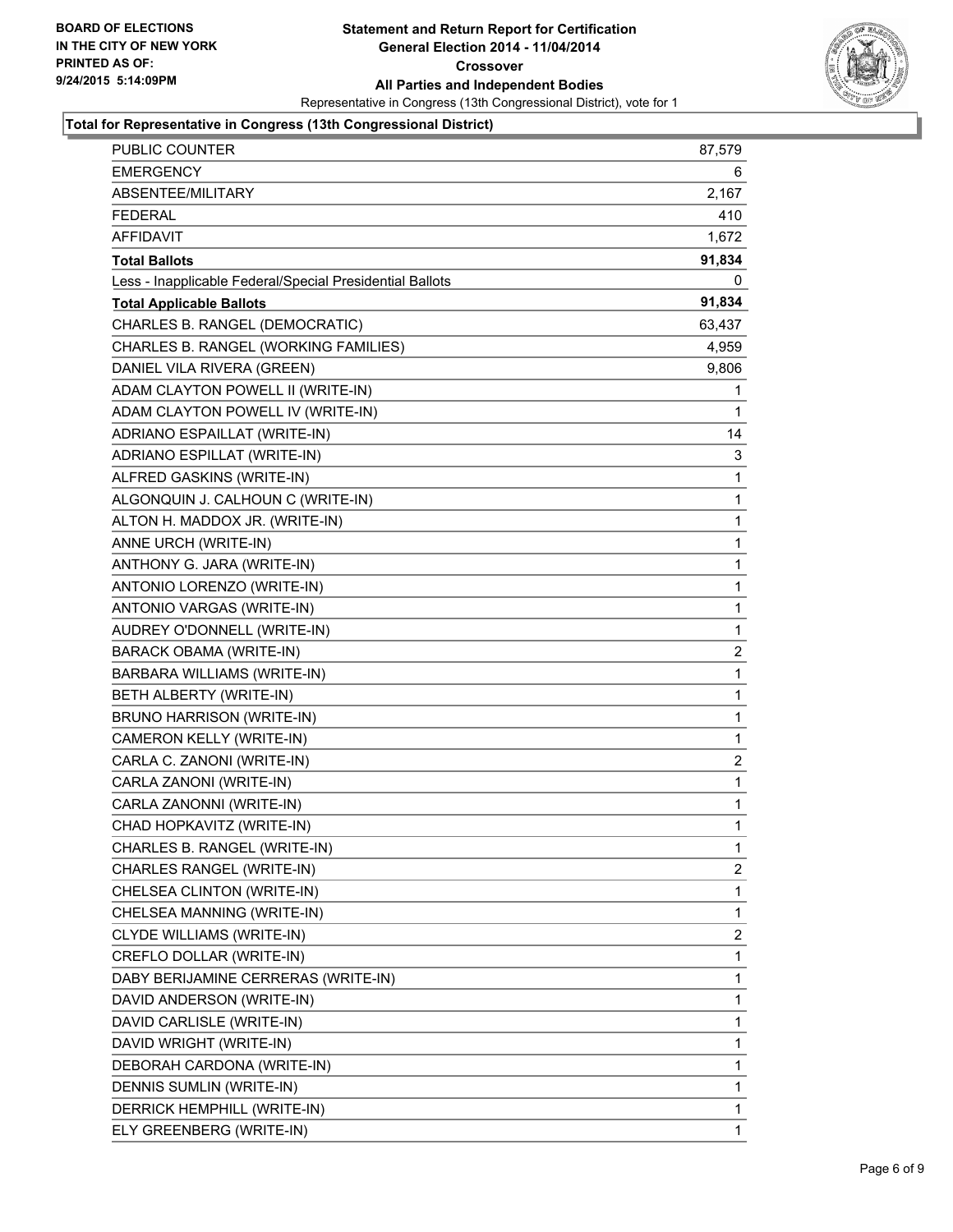

#### **Total for Representative in Congress (13th Congressional District)**

| EMILY GIESE (WRITE-IN)             | 1              |
|------------------------------------|----------------|
| EMMA WOODHOUSE (WRITE-IN)          | 1              |
| ERIC D. TURPIN (WRITE-IN)          | 1              |
| ERIC JORDAN (WRITE-IN)             | 1              |
| FAITH CULPEPPER (WRITE-IN)         | 2              |
| <b>GABRIEL LEGENDY (WRITE-IN)</b>  | 1              |
| <b>GABRIELLA HARRIS (WRITE-IN)</b> | 1              |
| <b>GREGORY MEEKS (WRITE-IN)</b>    | 1              |
| HARRISON FORD (WRITE-IN)           | 1              |
| JAMES FORD (WRITE-IN)              | 1              |
| JAMES LOMAX (WRITE-IN)             | 1              |
| JASON MARTINEZ (WRITE-IN)          | 1              |
| JEOFFRY WORHTAN (WRITE-IN)         | 1              |
| JIMMY MCMILLAN III (WRITE-IN)      | 1              |
| JOHN C. MIRAS (WRITE-IN)           | 1              |
| JOHN HOLEWQ (WRITE-IN)             | 1              |
| JOHN M SLOANE (WRITE-IN)           | 1              |
| JON K WILLIAMS (WRITE-IN)          | 1              |
| JORGE MONTES-RIVERA (WRITE-IN)     | 1              |
| JOYCE JOHNSON (WRITE-IN)           | 1              |
| JULIAN A. HAMBURGER (WRITE-IN)     | 1              |
| <b>JUSTIN SECONI (WRITE-IN)</b>    | 1              |
| KACHI NWABASI (WRITE-IN)           | 1              |
| KATHLEEN TOM (WRITE-IN)            | 1              |
| KATIE CALABRESE (WRITE-IN)         | 1              |
| KATRINA MCKENNA (WRITE-IN)         | 1              |
| KELLY WILSON (WRITE-IN)            | 1              |
| KENNETH D SCHAEFFER (WRITE-IN)     | $\overline{2}$ |
| KENNETH SCHAEFFER (WRITE-IN)       | 1              |
| KENNY SCHAFFER (WRITE-IN)          | 1              |
| LANDON WICKHAM (WRITE-IN)          | 1              |
| LARRY DAIS (WRITE-IN)              | 1              |
| LEO ROSENSTOCK (WRITE-IN)          | 1              |
| LOUIS A. MALAVE (WRITE-IN)         | 1              |
| MADELINE TAVIN (WRITE-IN)          | 1              |
| MAKONNEN JACKMAN (WRITE-IN)        | 1              |
| MANNY RAMIREZ (WRITE-IN)           | 1              |
| MARCELA XAVIER (WRITE-IN)          | 1              |
| MARGERT SCHRODER (WRITE-IN)        | 1              |
| MARIA FERNANDEZ (WRITE-IN)         | $\mathbf{2}$   |
| MARK GJONAJ (WRITE-IN)             | 1              |
| MARK J. ADAMSBAUM (WRITE-IN)       | 1              |
| MARK R. LEVIN (WRITE-IN)           | 1              |
| MICHAEL A. WALROND JR. (WRITE-IN)  | 2              |
| MICHAEL DILGER (WRITE-IN)          | 1              |
| MICHAEL GREY (WRITE-IN)            | 1              |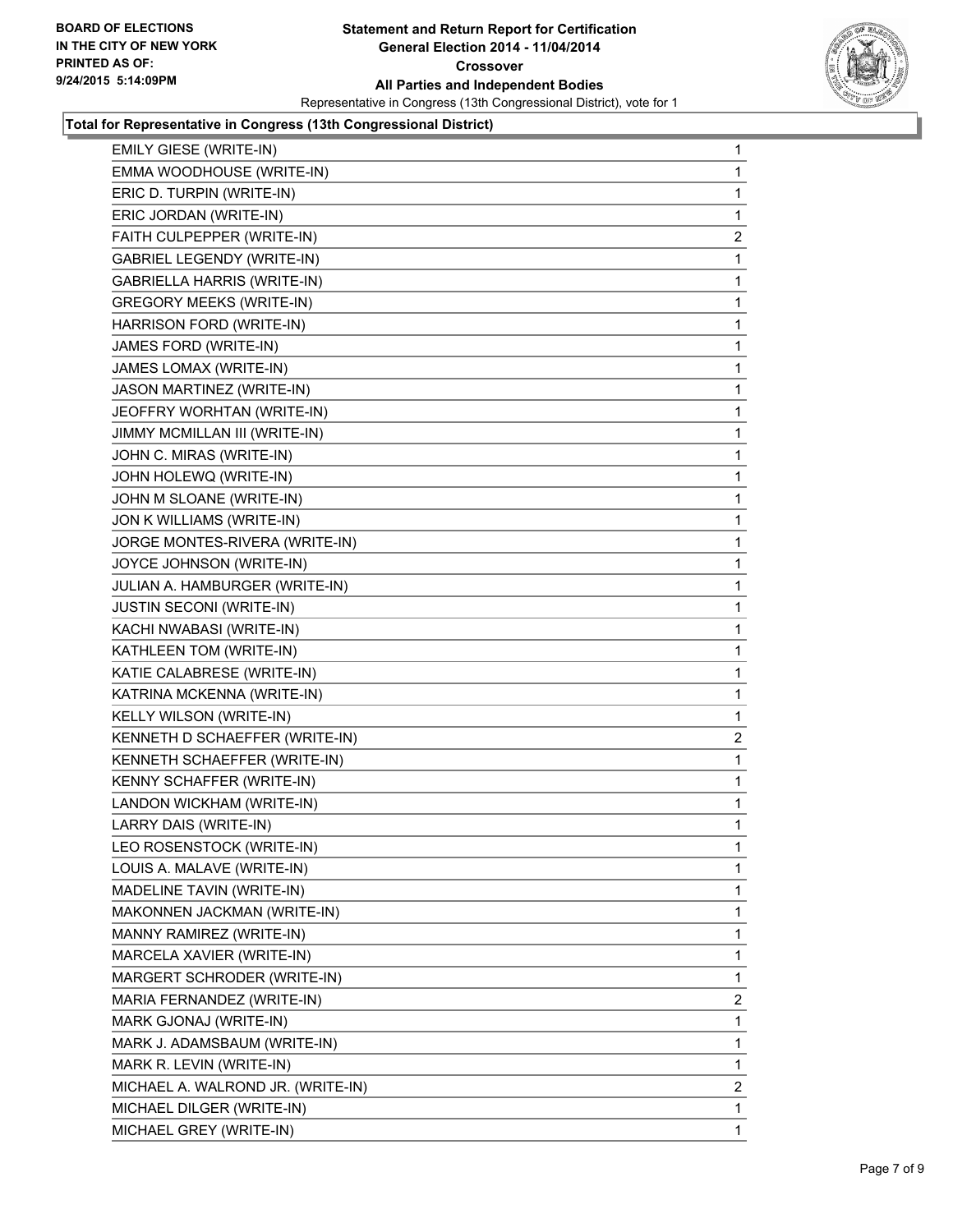

#### **Total for Representative in Congress (13th Congressional District)**

| MICHAEL GUTMAN (WRITE-IN)               | 1              |
|-----------------------------------------|----------------|
| MICHAEL P. MCNEIL (WRITE-IN)            | 1              |
| MICHAEL RUMMELL (WRITE-IN)              | 1              |
| MICHAEL WALCOND (WRITE-IN)              | 1              |
| MICHAEL WALROND (WRITE-IN)              | 7              |
| MICHAEL WALROUND (WRITE-IN)             | 2              |
| MICHELLE BENDER (WRITE-IN)              | 1              |
| MIKE COUTRAN (WRITE-IN)                 | 1              |
| MIKE TYSON (WRITE-IN)                   | 1              |
| MIRANDA R. SCHWARTZ (WRITE-IN)          | 1              |
| MONICA CROWLEY (WRITE-IN)               | 1              |
| MOSHE ARIEL ROSENSWEIG (WRITE-IN)       | 2              |
| NICHOLAS S. DIIORIO (WRITE-IN)          | 1              |
| NNENNA LYNCH (WRITE-IN)                 | 1              |
| PAUL HELMKE (WRITE-IN)                  | 1              |
| RALPH NADER (WRITE-IN)                  | 1              |
| RAMEL PAUL (WRITE-IN)                   | 1              |
| RANDOLPH HARRISON (WRITE-IN)            | 1              |
| REBECCA HYTOWITZ (WRITE-IN)             | 1              |
| RICHARD HANNA (WRITE-IN)                | 1              |
| RICK LAZIO (WRITE-IN)                   | 1              |
| RITA MCKEE (WRITE-IN)                   | 76             |
| ROB ASTORINO (WRITE-IN)                 | 1              |
| ROBERT JACKSON (WRITE-IN)               | 6              |
| ROBERT ZARZ (WRITE-IN)                  | 1              |
| RON DIORIO (WRITE-IN)                   | 1              |
| RON PAUL (WRITE-IN)                     | 2              |
| SAMUEL HEPLER (WRITE-IN)                | 1              |
| SANOY ALBERTO (WRITE-IN)                | 1              |
| SARAH S LEWIS (WRITE-IN)                | 1              |
| SHAWN REDDEN (WRITE-IN)                 | 1              |
| SUSAN BRONSTEIN (WRITE-IN)              | 1              |
| SUSAN ELMES (WRITE-IN)                  | 1              |
| TED CRUZ (WRITE-IN)                     | $\mathbf{1}$   |
| THAOCKMORTON P. GILDERSLEEVE (WRITE-IN) | 1              |
| THOMAS PITTS (WRITE-IN)                 | $\overline{2}$ |
| TIM HANEY (WRITE-IN)                    | 1              |
| TONY KORNHEISER (WRITE-IN)              | 1              |
| TRAVIS LETBETTER (WRITE-IN)             | 1              |
| TROY GOWDY (WRITE-IN)                   | 1              |
| UNATTRIBUTABLE WRITE-IN (WRITE-IN)      | 63             |
| VALERIE C. O'HARA (WRITE-IN)            | 1              |
| VINCE MORGAN (WRITE-IN)                 | 1              |
| VINCENT VANN (WRITE-IN)                 | 1              |
| VON MICHAEL HATI (WRITE-IN)             | 1              |
| VON MICHAEL HATS (WRITE-IN)             | 1.             |
|                                         |                |